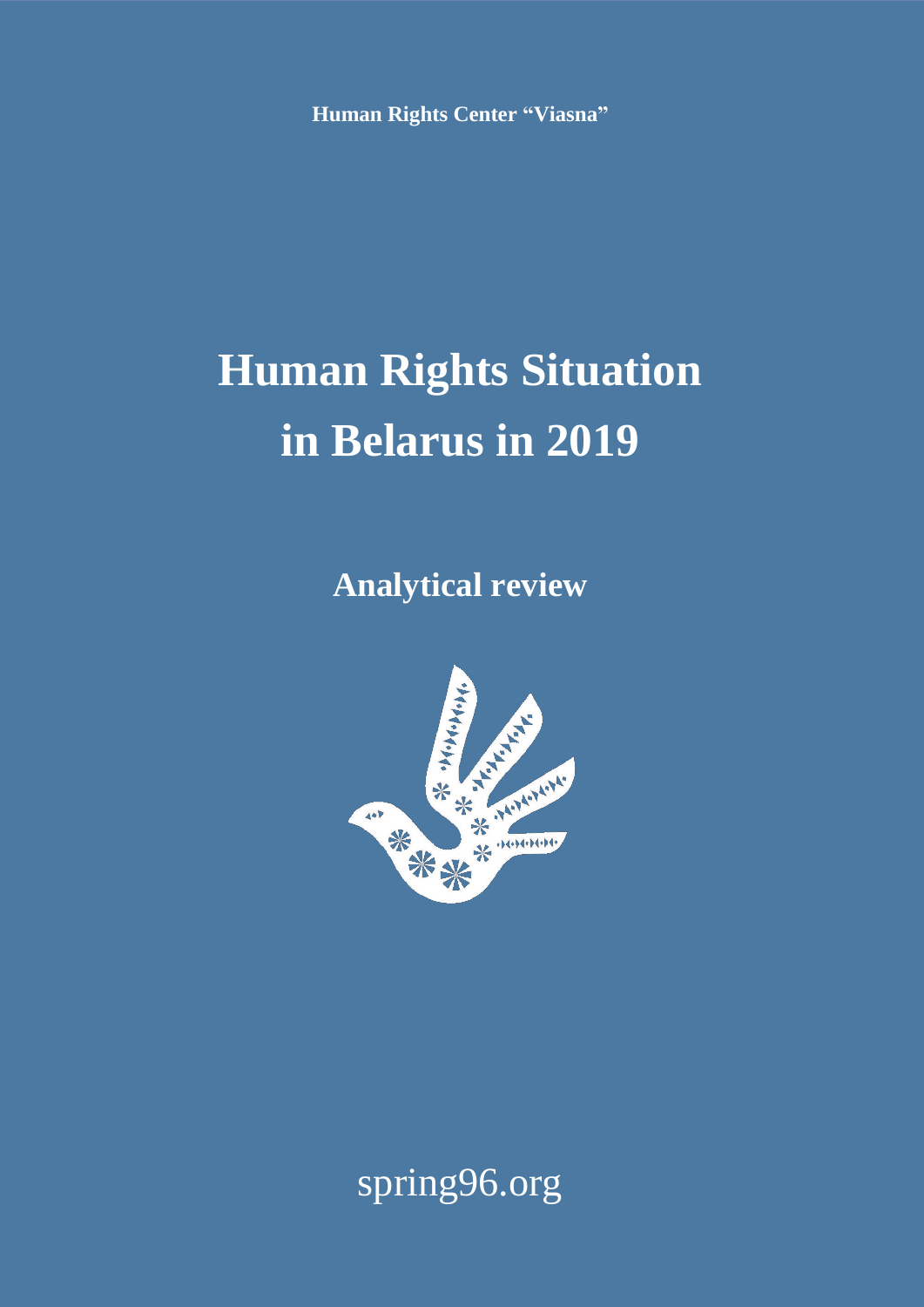#### **SUMMARY**

*- in spite of a slight decrease in the overall level of repression in the country compared with the previous year, in 2019 Belarus failed to demonstrate any significant systemic changes in the area of civil and political rights, especially at the legislative level, aimed at the qualitative improvement of the human rights situation;*

*- Belarusian authorities were unable to completely abandon the practice of criminal prosecution on political grounds. According to the Human Rights Center "Viasna", during the year, politically motivated criminal charges were brought against seven persons (Maryna Zolatava, Siarhei Piatrukhin, Aliaksandr Kabanau, Andrei Pavuk, Maisei Mazko, Dzianis Mazko, and Dzmitry Paliyenka). Three of them (Zolatava, Piatrukhin, and Paliyenka) were sentenced by the courts to punishments not involving deprivation of liberty;*

*- despite the absence of new political prisoners in 2019, political prisoner Mikhail Zhamchuzhny continued to serve his sentence in prison. Henadz Fiadynich and Ihar Komlik, leaders of the independent trade union REP, continued to be confined to their apartments as a result of house imprisonment imposed back in 2018. Their sentencing was found politically motivated by both the Belarusian and international human rights organizations;*

*- elections to the House of Representatives of the National Assembly of the 7th convocation, which took place on November 17, 2019, were not recognized as free and democratic by either the independent national observers or the international election observation mission of the OSCE ODIHR;*

*- the parliamentary elections failed to result in a significant increase in repression during campaigning, but led to new cases of administrative prosecution in the aftermath of the vote. The repression targeted participants in peaceful assemblies held during the electoral campaign, as well as participants in a series of protests against so called "advanced integration" with Russia, which were held in Minsk, Hrodna, Pinsk, and Lida in December 2019;*

*- in 2019, Article 23.34 of the Administrative Code (illegal protesting) affected at least 121 persons in 162 cases. 13 persons were sentenced to short terms of detention. In addition, 3 persons were convicted under Article 23.4 of the Administrative Code (disobedience to a lawful request of an official) for the exercise of the right to peaceful assembly and expression in street protests, and 16 persons were convicted under Article 17.1 (disorderly conduct) in 25 documented cases, most of which were simultaneously qualified under Art. 23.4; two of them were sentenced to detention. 11 persons (44 cases) were fined for violating traffic rules. Thus, at least 151 people in at least 234 documented cases were administratively convicted for exercising their right to peaceful assembly, freedom of opinion and expression;*

*- during the year, there were numerous cases of persecution of bloggers and journalists of independent media in connection with the exercise of their professional activities. According to the Human Rights Center "Viasna", there were 45 documented cases of arbitrary imposition of administrative penalties against 20 journalists and bloggers under Part 2, Art. 22.9 of the Administrative Code. The total amount of fines exceeded 43,000 Belarusian rubles;*

*- the year 2019 did not see a significant change in the situation with the rights to security of person, freedom from torture, cruel, inhuman and degrading treatment;*

*- in spite of the ongoing dialogue with the EU and the PACE on the issue of the death penalty and repeated calls for a moratorium on executions, Belarus continued to apply capital*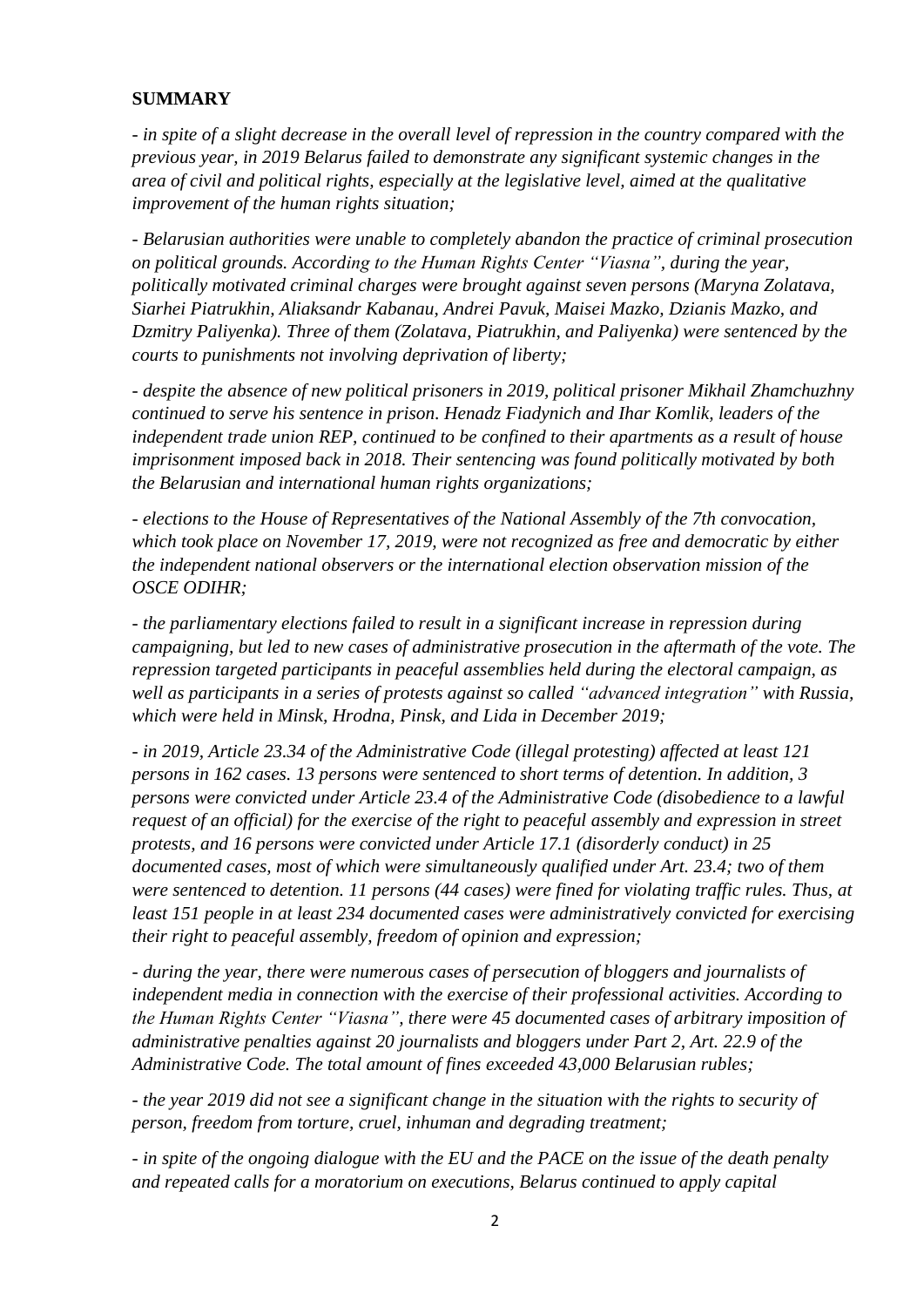*punishment in 2019. In 2019, three new death sentences were handed down, and three earlier sentences were executed;*

*- throughout the year, the country's authorities made an extensive use of forced labor by persons confined to so-called LTPs (labor and therapy centers), parents obliged to reimburse the cost of government child custody, as well as the unpaid labor of army conscripts, university students and employees of government-owned enterprises and institutions involved in harvesting crops and community cleanups.*

#### **I. INTRODUCTION**

During 2019, foreign factors continued to have a significant impact on the human rights situation in Belarus.

The political situation was also affected by the launch of the process of "advanced integration", steps to implement the 1999 high-level agreements between Belarus and Russia, which provided for the creation of the "union state". Among other things, the agreements provided for the establishment of supranational bodies, the introduction of the single currency with a single emission center, the unification of economic legislation, customs, etc. In practice, however, the Russian government associated the execution of these agreements with continued economic aid to Belarus, as well as preferential gas and oil prices. The government of Belarus and personally Aliaksandr Lukashenka assured the public that integration issues only affected economic aspects. However, according to representatives of the political opposition and independent civil society, both recent developments and the government's involvement in the discussion of the "advanced integration" agenda constitute a potential and real threat to the sovereignty of the country. In this regard, in December 2019, the opposition organized a series of peaceful protests in support of Belarus's independence and against the signing of integration agreements with Russia.

These protests were held across the country and triggered an increase in repression by the authorities. At the same time, the continuation of the government's dialogue with the European Union and the United States forced the authorities to refrain from the use of rigid forms of repression against the political opposition and representatives of civil society during 2019.

The November 17 elections to the House of Representatives of the 7th convocation, as a whole, failed to lead to a significant increase in repression in the country directly during the electoral campaign. After the completion of the elections, however, there was an increase in the number of administrative charges linked to the peaceful protests held during the election period, which was [noted](https://elections2019.spring96.org/en/news/95321) by human rights activists as an increase in repression in the post-election period.

The peaceful assemblies that took place during the elections and after their completion, in most cases, were not dispersed by law enforcement agencies, and their participants were not detained during the meetings or after their completion. Nevertheless, in 2019, the authorities made an active use of administrative penalties in relation to peaceful protesters, including short terms of detention. Repression also affected critical bloggers and freelance journalists who contribute to foreign media, the Polish TV channel Belsat, in particular.

The parliamentary elections, [according](https://elections2019.spring96.org/en/news/95183) to representatives of the campaign of non-partisan election observation "Human Rights Defenders for Free Elections", did not meet a number of key international standards for democratic and free elections, and the electoral legislation of Belarus.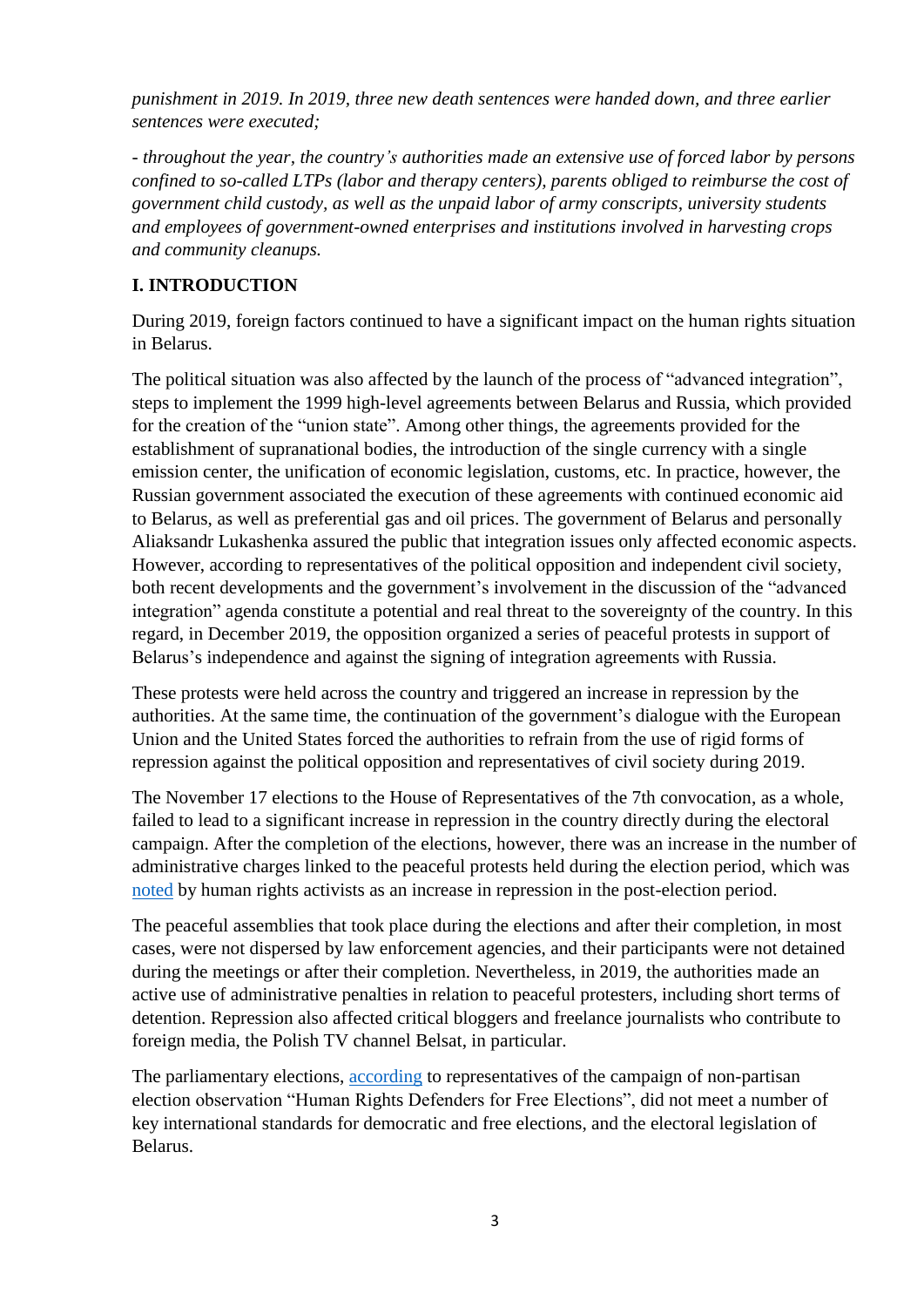The elections were not recognized as democratic and open by the international election observation mission of the OSCE ODIHR.

In 2019, the Belarusian authorities did not abandon politically motivated repression and continued to apply it against various groups of citizens: criminal and administrative prosecution and other forms of pressure related to active political involvement or social activities.

The situation in the country was also deteriorated as a result of the virtual absence of significant systemic changes in the field of human rights, primarily at the level of legislation. The only significant positive change in 2019 was the abolition in July of Article 193.1 of the Criminal Code providing for criminal responsibility for activity on behalf of unregistered public associations, religious organizations, political parties and foundations. Administrative responsibility was introduced to replace the criminal charges, but the penalties were not applied during the period. However, it continues to pose a potential threat to the representatives of nonregistered organizations.

In 2019, there was no full-fledged interaction between the human rights community and the government. Individual contacts were non-systemic in nature and failed to lead to a meaningful dialogue on topical human rights agenda. No national human rights institutions were established during the year.

The death penalty continued to be used in the country.

# **II. POLITICALLY MOTIVATED PROSECUTIONS AND POLITICAL PRISONERS**

In total, according to the Human Rights Center "Viasna", in 2019, politically motivated prosecution affected seven persons, which is less than in 2018 (18 people), significantly less than in 2017 (40) and the same as in 2016.

It should be noted that of the seven criminal cases, only three reached court; three people were convicted, as a result: chief editor of the portal TUT.BY Maryna Zolatava, blogger from Brest Siarhei Piatrukhin, and an anarchist activist Dzmitry Paliyenka. At the same time, the three persons were not deprived of their liberty. The remaining criminal cases were closed by investigating authorities due to lack of evidence.

Thus, in 2019, no new political prisoners appeared in Belarus.

However, Mikhail Zhamchuzhny continued to serve his politically motivated sentence in penal colony No. 9 in the town of Horki. Zhamchuzhny is the only current prisoner regarded as a political prisoner by the Belarusian human rights community. During the year, he was repeatedly placed in a punishment cell, subjected to all sorts of provocations and restrictions that were clearly condemned by the HRC "Viasna" as acts of harassment of the political prisoner by the prison administration.

In addition, Henadz Fiadynich and Ihar Komlik, leaders of the independent trade union REP, continued to serve their sentences of house imprisonment as a result of a flawed trial in 2018, which was recognized as politically motivated by the Belarusian and international human rights community. In November 2019, the initial 4-year sentences were reduced by 12 months as a result of an amnesty bill.

#### *Prosecution of the chief editor of the portal TUT.by Maryna Zolatava*

On March 4, 2019, the court of the Zavodski district of Minsk [convicted](https://spring96.org/en/news/92234) chief editor of the news portal TUT.by Maryna Zolatava under Part 2, Art. 425 of the Criminal Code (failure to act as an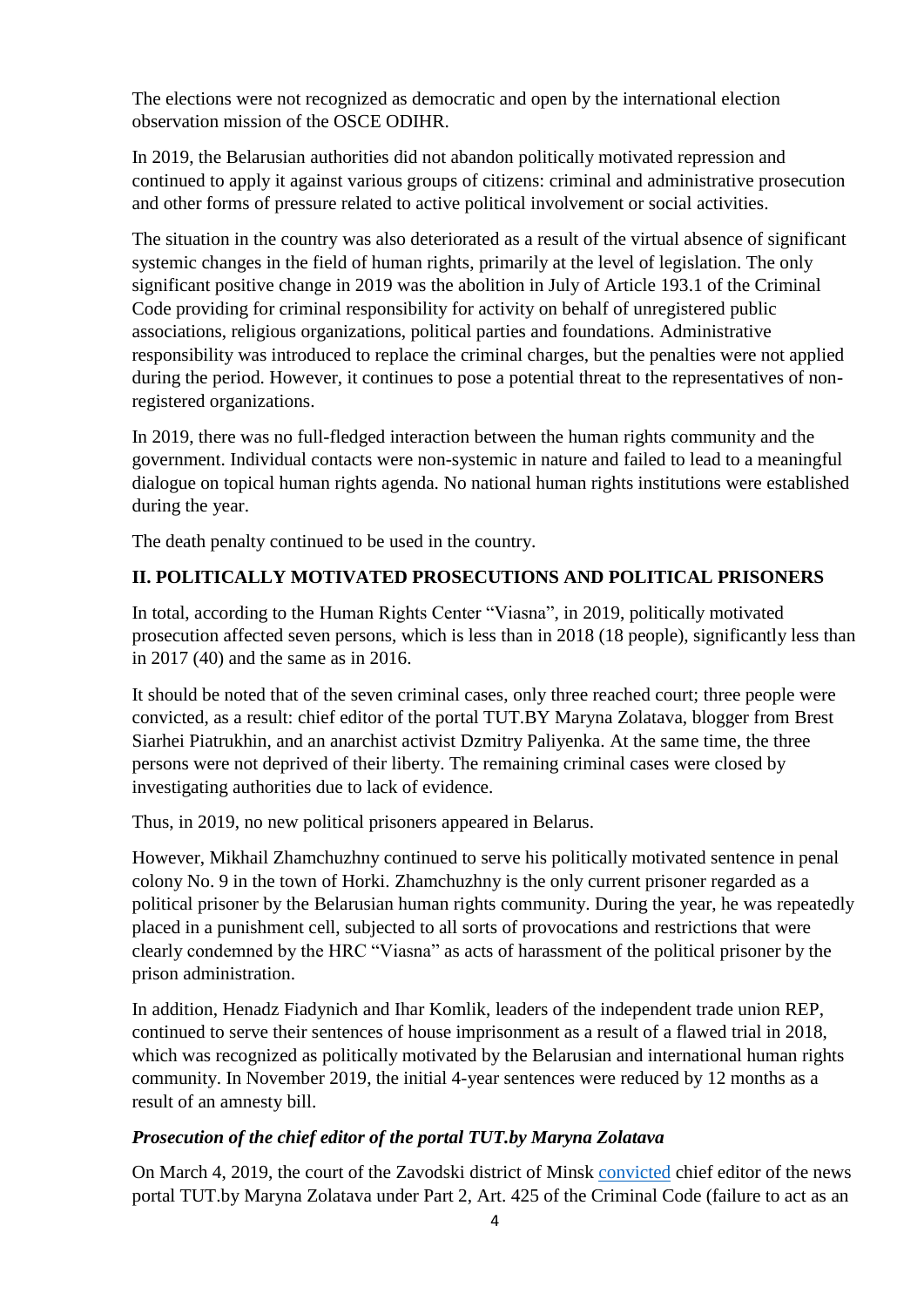official). Judge Aliaksandr Petrash sentenced Zolatava to a fine of 7,650 rubles. Also, she was ordered to reimburse the costs suffered by the alleged victim, the news agency BelTA, to cover legal services amounting to more than 6,000 rubles.

On August 7, 2018, the Investigative Committee opened a criminal case under Part 2, Art. 349 of the Criminal Code (unauthorized access to computer data committed out of profit-seeking or other motives, or by a group of persons by prior conspiracy, or by a person with access to a computer system or network).

A total of 9 journalists representing various media outlets were detained for two days, and the offices of the leading independent news portals and the journalists' homes were raided. Seven journalists were detained for three days as suspects in the criminal case and placed in a detention center. After that, all the detainees were released. Maryna Zolatava was charged with official inaction.

On November 5, 2018, several suspects were charged under Part 2, Art. 349 of the Criminal Code. The journalists were forced to sign recognizance to appear. Later, in November, the criminal proceedings against fourteen persons involved in the case were discontinued, and the journalists were convicted under administrative procedures, instead. The criminal case against Maryna Zolatava was sent to court.

In response to these events, the HRC "Viasna" and the Belarusian Association of Journalists issued a [joint statement](https://spring96.org/en/news/90525) to call the prosecution a flagrant violation of freedom of expression and the media. Later, a joint appeal of human rights organizations was sent to the UN Special Rapporteur on the promotion and protection of the right to freedom of opinion and expression, David Kaye, and the OSCE Representative on Freedom of the Media Harlem Désir. The journalists were supported by the European Union, Council of Europe, the United States, as well as by national and international human rights organizations.

#### *Criminal prosecution of environmental activists Maisei and Dzianis Mazkos in Brest*

On April 2, 2019, police stopped a car driven by Brest environmental activist Maisei Mazko to find ammunition, a briquette of unknown substances, as well as an explosive-like object. Later, Mazko and his son Dzianis were detained as suspects in committing a crime under Part 2, Art. 295 of the Criminal Code (illegal actions with firearms, explosives and ammunition). Law enforcement officials searched their home, but failed to find any prohibited items. After three days of stay in the detention center, Maisei and Dzianis Mazkos were released.

A resident of the village of Teĺma, Brest district, Maisei Mazko is a member of a group of activists campaigning against the construction of a battery plant near Brest. The activists have exposed numerous violations at different stages of the project.

On October 4, 2019, the criminal case against Maisei and Dzianis Mazkos was closed due to lack of evidence.

Their associates and family insist that the charges were part of provocation in connection with the Mazkos' public activity. Representatives of the Human Rights Center "Viasna" also believe that the prosecution was politically motivated and associated with their active environmental work.

#### *Prosecution of bloggers Siarhei Piatrukhin, Aliaksandr Kabanau, and Andrei Pavuk*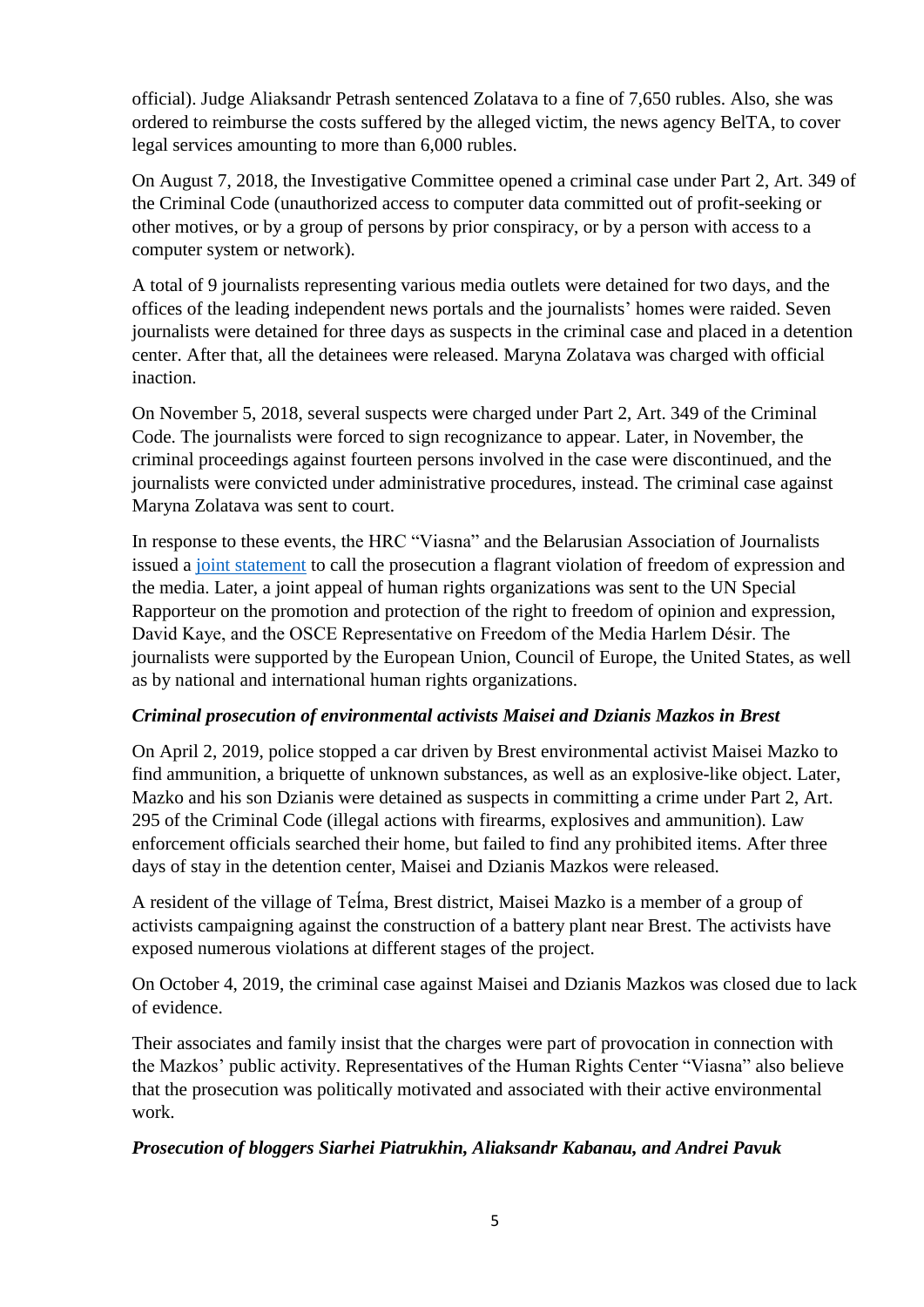On February 1, 2019, Brest interdistrict department of the Investigative Committee issued a decision to charge local blogger Siarhei Piatrukhin under Part 2, Art. 188 (defamation) and Part 2, Art. 189 (insult) of the Criminal Code. The charges stemmed from a series of videos exposing the involvement of employees of the Lieninski district police department of Brest in the beating of Pavel Kaminski in July 2016.

It should be noted that the alleged victim reported the incident to the Investigative Committee asking to prosecute the police officers identified in the blogger's videos. Despite the fact that the injuries were confirmed by a medical examination and their infliction was linked to the circumstances reported by Kaminski, the investigators ruled to dismiss the criminal case. Between 2016 and 2019, eight decisions were issued to refuse to open a criminal case, seven of which were reversed by higher investigators and the prosecutor's office. As of the launch of the criminal investigation against Piatrukhin, Kaminski's new complaint was pending before the prosecutor of Brest and the Prosecutor General of Belarus. Meanwhile, the law enforcement agencies did not voice any claims to the victim himself.

On April 2, 2019, representatives of the Belarusian human rights community issued a [joint](https://spring96.org/en/news/92516)  [statement](https://spring96.org/en/news/92516) to call on the Belarusian authorities to immediately cease the prosecution of Siarhei Piatrukhin.

A representative of public prosecution in the trial asked the judge to sentence the blogger to 2 years of restricted freedom in an open-type correctional facility and a fine of 100 basic units.

On April 18, Judge Aliaksandr Semianchuk of the Lieninski District Court of Brest found Piatrukhin guilty on defamation and insult charges. The blogger was [punished](https://spring96.org/en/news/92697) by a fine of 9,180 rubles. The court granted the civil claims of the victims. Piatrukhin was ordered to pay 7,750 rubles in moral damages to four employees of the Lieninski district police department of Brest (Siarhei Ihnatsiuk, Dzmitry Yakushevich, Ihar Halyiantsich and Siarhei Takun). The total amount of fine under the sentence was about 17 thousand rubles, plus the court costs.

All the subsequent appeals by Piatrukhin were lost at the superior courts and the sentence came into force.

On March 7, 2019, the home of blogger Aliaksandr Kabanau in the town of Biaroza was searched as part of a criminal investigation. As it became known later, the criminal case under Part 1, Art. 211 of the Criminal Code (misappropriation or embezzlement) was opened by the district department of the Investigative Committee at the request of one of the blogger's neighbors, a police officer.

Kabanau was suspected of illegally receiving funds from his neighbors for the state registration of a condominium and the drafting of project documentation for the construction of basements back in 2017. After that, he allegedly misappropriated the funds in the amount of 440 rubles. Kabanov argued that the money was his salary as acting chairman of the housing cooperative. These funds were voluntarily donated by the tenants who had no claims against him.

On July 9, 2019, it was [reported](https://spring96.org/en/news/93408) that the case against Kabanau was closed.

On October 21, the case was reopened by order of the prosecutor's office of Brest region.

The criminal case was resumed almost immediately after President Lukashenka's public [statement](https://news.tut.by/society/658044.html) targeting opponents of the car battery factory in Brest as "greedy for power". It should be noted that Kabanau was going to run in the parliamentary elections, but was not registered as a candidate following a dubious decision by the district election commission.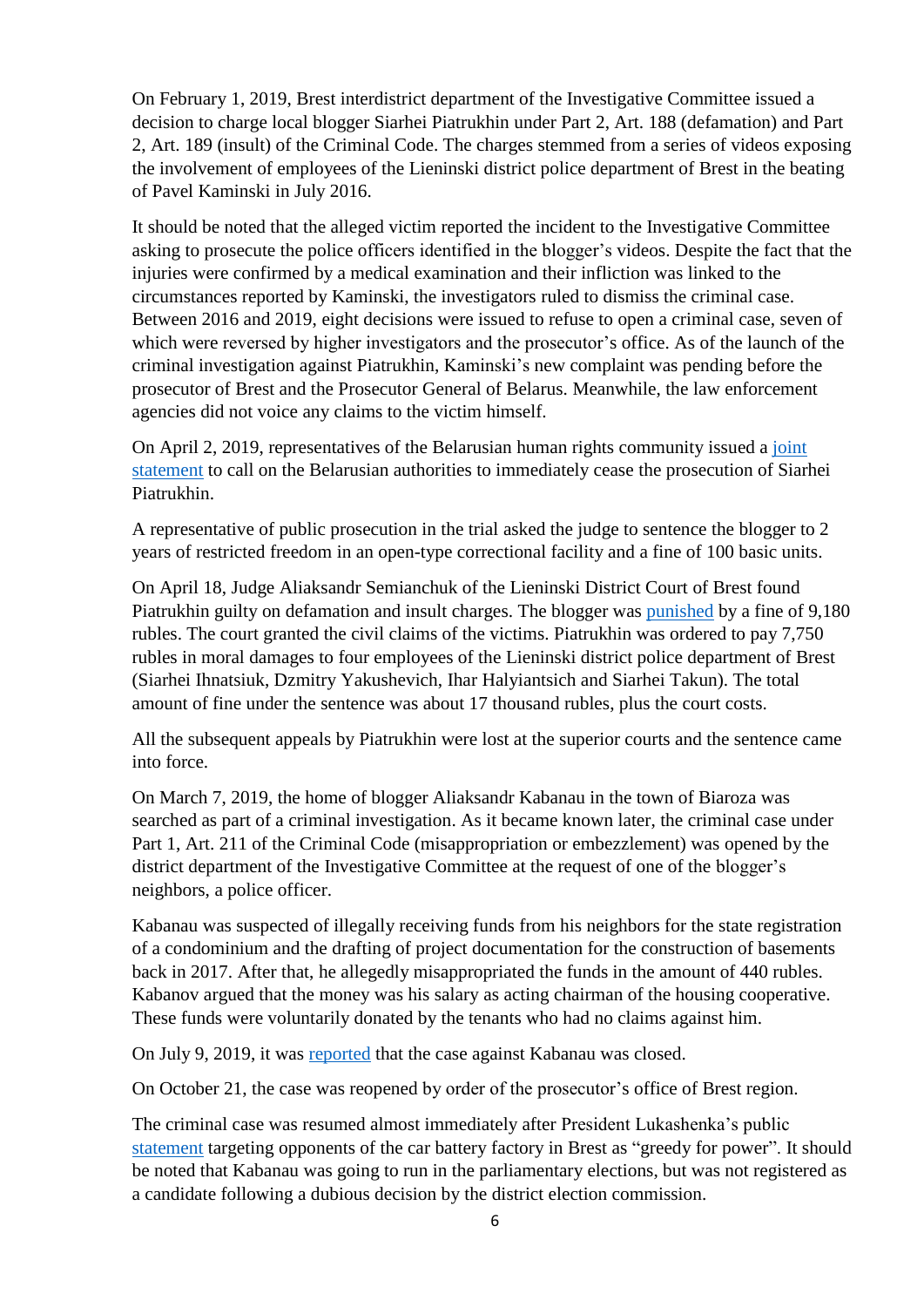A month later, the criminal case was again suspended, and in December 2019 it was closed for lack of evidence.

Earlier, bloggers Aliaksandr Kabanau and Siarhei Piatrukhin were repeatedly brought to administrative responsibility for posting videos on their co-run YouTube channel ["People's](https://www.youtube.com/channel/UC0oLxL8yFsI6KyXdDgnJi4g)  [Reporter".](https://www.youtube.com/channel/UC0oLxL8yFsI6KyXdDgnJi4g) The channel covers the situation around the construction of the car battery factory near Brest, as well as the efforts of local activists campaigning for the resignation of officials, which the police and the courts viewed as unauthorized mass gatherings.

The Human Rights Center "Viasna" considers the prosecution of bloggers Kabanau and Piatrukhin as acts of harassment by the authorities in connection with their public activity, including in the context of the overall situation of environmental protests in Brest.

Human rights defenders also voiced their concern about the situation of blogger Andrei Pavuk who was detained on March 20, 2019 by police in the town of Akciabrski, Homiel region. Pavuk's apartment was searched, a computer and other equipment were seized. The criminal case against Pavuk was opened under Part 1, Art. 340 of the Criminal Code (knowingly false danger report). According to investigators, the blogger used his email address to send a fake bomb threat to the regional department of emergencies. The building of the district executive committee was evacuated, as a result. After the interrogation as a suspect, Pavuk was released. A month later, the blogger was cleared of the criminal charges. The confiscated equipment was returned to the owner.

In 2019, Andrei Pavuk was repeatedly subjected to various kinds of pressure, including anonymous threats in connection with his public activity.

#### *Prosecution of anarchist activist Dzmitry Paliyenka*

On May 20, 2019, Dzmitry Paliyenka, who was earlier called a political prisoner by the Belarusian human rights community and a prisoner of conscience by Amnesty International, was again arrested by police on suspicion of committing particularly malicious hooliganism (use of pepper spray against a citizen, with whom he allegedly had a conflict) and placed in pre-trial detention.

It should be noted that in February 2019, Paliyenka was detained by police on suspicion of spraying a graffiti on a building in Minsk as part of a criminal case under Art. 341 of the Criminal Code.

Later, he was charged under several articles of the Criminal Code: Part 3, Art. 339 (especially malicious hooliganism), Art. 369 (insulting a representative of authorities), Art. 130 (incitement to racial, ethnic, religious or other social hatred or enmity), and Art. 341 (vandalizing buildings and property damage).

It should be noted that some of the charges against Dzmitry Paliyenka, according to the human rights community, constituted unacceptable restriction on freedom of expression and created new forms of persecution for public criticism of the activities of state bodies and officials.

In particular, Paliyenka was charged with inciting hatred, which, according to the investigation, targeted the "social group" of police officers. The charges stemmed from video footage showing unknown persons spraying anti-police graffiti to the song "Cops Kill the Young" by the Russian rock band Televizor. At the end of the video, the activists display banners criticizing the police, including the image of former Minister of the Interior Ihar Shunevich. The investigation came to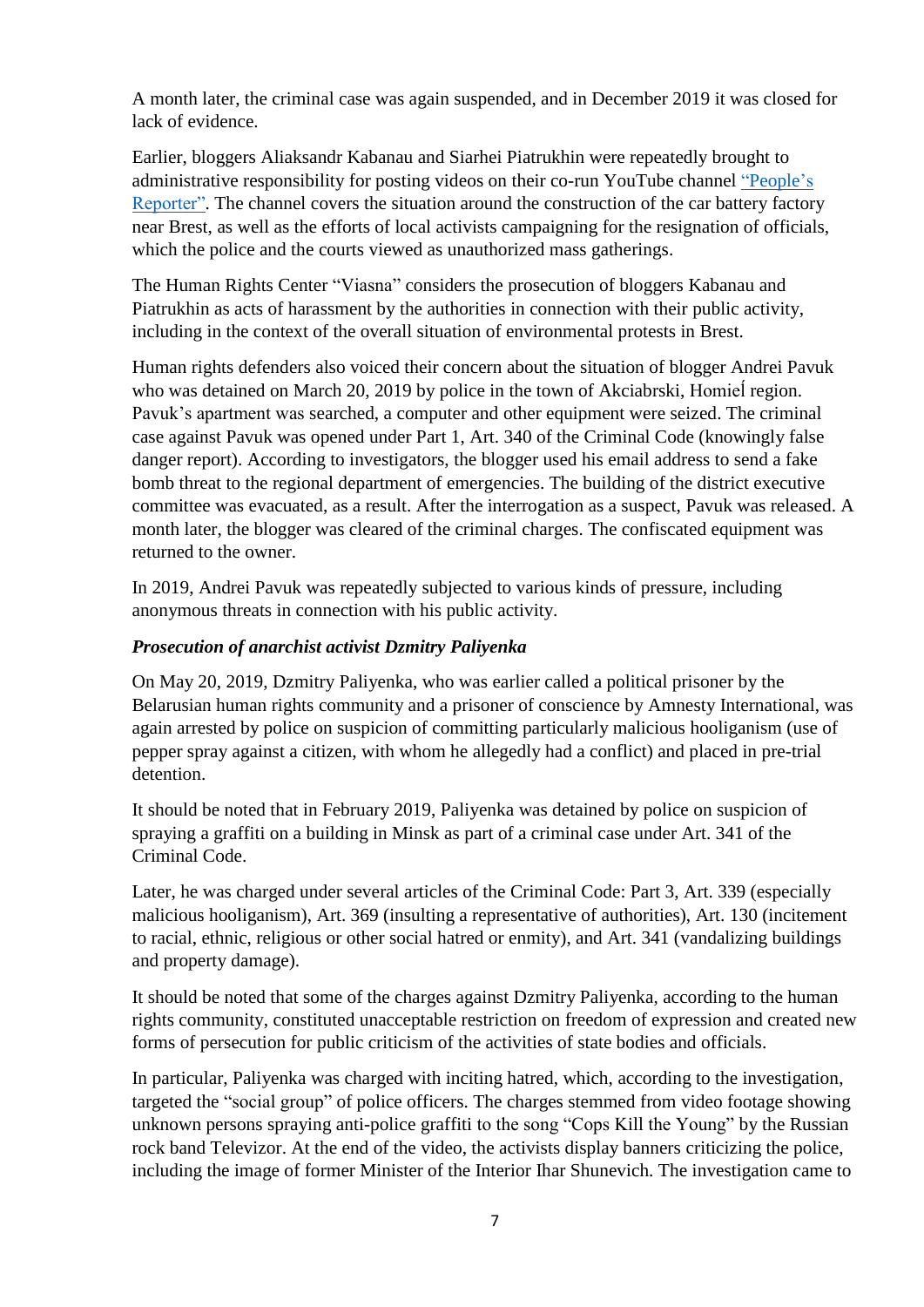the conclusion that the video was evidence of insulting a public official, the then Minister of the Interior Shunevich.

The criminal case caused great public interest and was called politically motivated prosecution. Belarusian human rights organizations issued a [joint statement](https://spring96.org/en/news/94194) demanding an open trial in accordance with all the principles and guarantees of a fair trial. In a statement, the human rights activists reminded that, in accordance with the provisions of the [Guidelines on the definition of](https://spring96.org/en/news/67186)  [the notion of "political prisoner"](https://spring96.org/en/news/67186) adopted by the Belarusian human rights community, imprisonment in violation of the right to a fair trial, and other rights and freedoms guaranteed by the International Covenant on Civil and Political Rights or the European Convention on Human Rights and Fundamental Freedoms, in the presence of political motives for the prosecution, is the basis for recognition of such persons as political prisoners.

On October 17, 2019, at the beginning of the trial at the Minsk City Court, the prosecutor dropped three of the four charges. As a result, the trial was declared open and Paliyenka was only accused under Part 3, Art. 339 of the Criminal Code (especially malicious hooliganism). The activist pleaded not guilty, arguing that the victim was in a state of extreme intoxication and hit him on the head. As a result, fearing his safety, Paliyenka was forced to use pepper spray.

The prosecutor asked the court to punish Paliyenka by six years in prison.

On October 25, 2019, Dzmitry Paliyenka was [convicted](https://spring96.org/en/news/94659) of particularly malicious hooliganism and sentenced to three years of restricted freedom. The penalty was reduced by one year due to an amnesty. He was released in the courtroom. Taking into account the time spent in custody, Paliyenka was ordered to serve 10 months of "house imprisonment". The convict appealed against the sentence to the Supreme Court. The prosecutor's office also filed its appeal against the sentence, but later withdrew it.

Following the judicial monitoring of the trial, representatives of the Human Rights Center "Viasna" concluded that there was no credible evidence of the defendant's guilt. The use of pepper gas was an act of self-defense against illegal and violent actions of the alleged victim and could not be qualified as a criminal offense. Under such circumstances, the court should have acquitted Paliyenka and interpreted all doubts about his guilt in favor of the defendant.

#### **III. RIGHT TO LIFE. THE DEATH PENALTY**

In 2019, despite repeated calls for a moratorium on executions voiced by the EU and the PACE, Belarus continued to apply the death penalty. During the year, the country's courts delivered three death sentences, and three earlier sentences were executed.

On January 9, the Mahilioŭ Regional Court [handed down](https://dp.spring96.org/en/news/91777) a death sentence to Aliaksandr Asipovich. He was convicted of double murder committed under aggravating circumstances.

On May 14, the convict's appeal was considered by the Supreme Court. The complaint was [rejected](https://dp.spring96.org/en/news/92933) and the verdict was left in place.

On December 17, media [reported](https://dp.spring96.org/en/news/95539) the execution of Aliaksandr Asipovich.

The information was leaked by Volha Ivanova of the Prosecutor's Office of the Mahilioŭ region, who acted as the public prosecutor in the criminal trial. According to her, after Asipovich lost his appeal at the Supreme Court, he wrote a personal appeal for clemency to President Lukashenka, but the head of state dismissed the petition.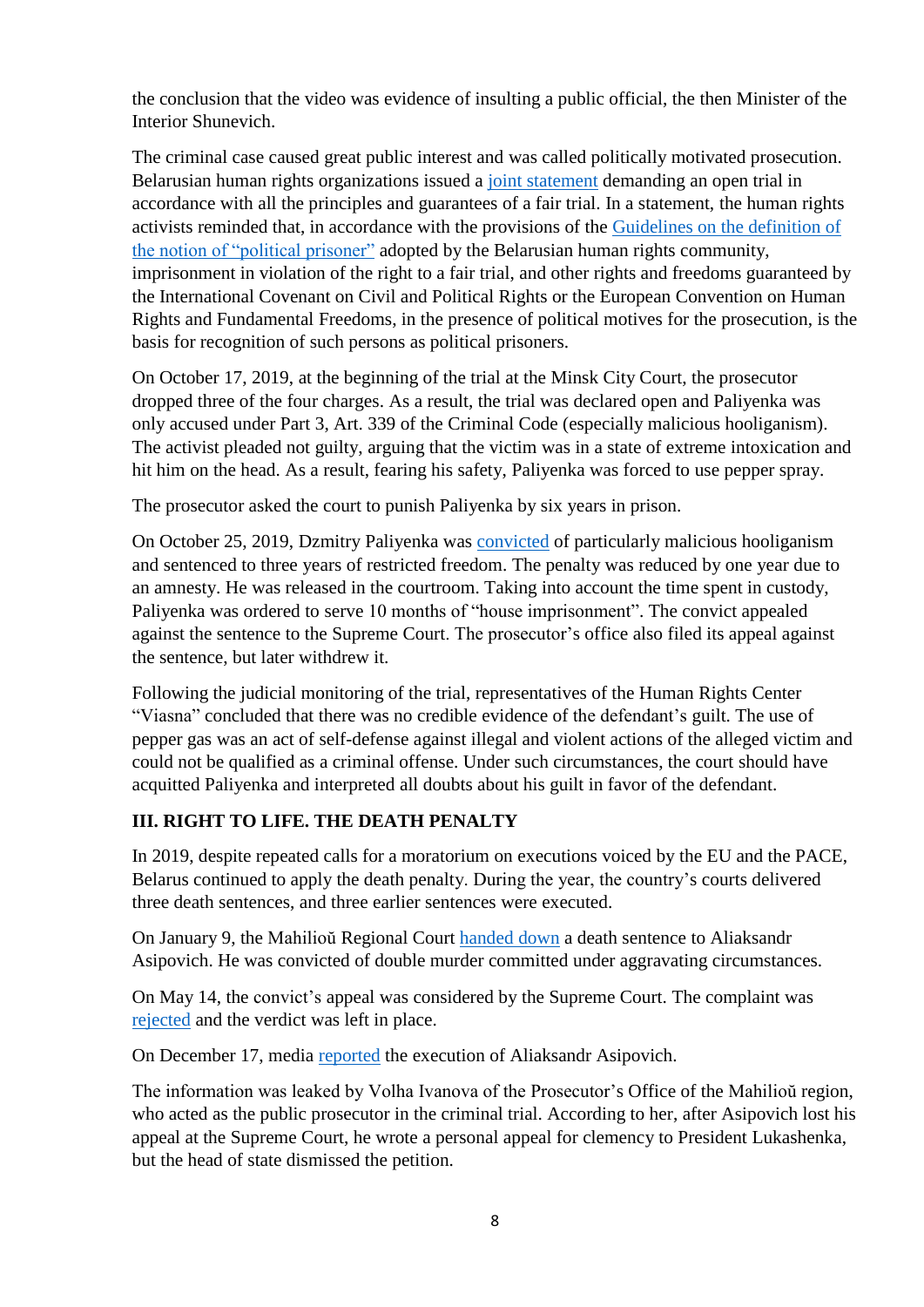It should be noted that the death sentence against Asipovich was carried out despite the fact that he was preparing a supervisory appeal and was actively communicating with his lawyer. The convict was preparing other activities in his defense, insisting on his innocence.

This fact underlines the ineffectiveness of appeals under supervisory procedures as a mechanism of legal protection at the national level.

In addition, human rights activists learned about Asipovich's intention to submit an individual communication to the UN Human Rights Committee to report violations of his rights by the state. The execution of the convict with his supervisory appeal pending before the Supreme Court undermines the government's position defending the need to exhaust every domestic remedy, including the supervisory authority, before appealing to the UN Human Rights Committee.

On June 13, 2019, the Human Rights Center "Viasna" [learned](https://dp.spring96.org/en/news/93194) about the execution of death row inmate Aliaksandr Zhylnikau. The fate of the other convict in the case, Viachaslau Sukharka, is still unknown. However, as practice shows, death sentences are executed simultaneously for all convicts sentenced to death in the same case.

On May 30, Zhylnikau's lawyer visited the convict in prison to draft an appeal to the Prosecutor General's Office. On June 13, however, the lawyer arrived at jail No. 1 only to learn that her client had "left the jail under the sentence" (a phrase used to denote execution). A representative of the prison staff confirmed that Aliaksandr Zhylnikau was executed.

It should be noted that Zhylnikau's complaint is pending before the UN Human Rights Committee, after it was registered on December 24, 2018 under No. 3082/2018.

The Committee called on the authorities of Belarus to take interim measures and stay the execution for the period of the consideration of the convict's communication.

The death sentence was carried out on the eve of the Second European Games hosted by Belarus. The execution was condemned by several international organizations.

The government of Belarus was criticized by representatives of the UN for failing to fully commit to the voluntarily assumed international obligations in the field of human rights. Belarus was expected to suspend execution of persons who lodged complaints with the UN Human Rights Committee, UN human rights experts [said](https://www.ohchr.org/EN/HRBodies/HRC/Pages/NewsDetail.aspx?NewsID=24768&LangID=E) on July 1 after receiving information about the execution of Aliaksandr Zhylnikau.

The UN Human Rights Committee, together with the UN Special Rapporteur on the situation of human rights in Belarus and the UN Special Rapporteur on extrajudicial, summary executions or arbitrary executions, strongly [condemned](https://dp.spring96.org/en/news/93385) Belarus for its continued use of the death penalty in connection with the information that the death sentence against A. Zhylnikau was carried out, despite a request by the Human Rights Committee to suspend the execution. To date, Belarus has ignored all requests from the Committee regarding the suspension of the execution of sentences of persons whose cases were before the Committee. This procedure, known as interim measures, is aimed at avoiding irreparable damage caused by the state. Disrespect of this procedure is a violation by the Republic of Belarus of its obligations under article 1 of the Optional Protocol to the International Covenant on Civil and Political Rights, to which it acceded in 1992.

On July 30, 2019, the Viciebsk Regional Court sentenced Viktar Paulau to death finding him guilty on murder charges.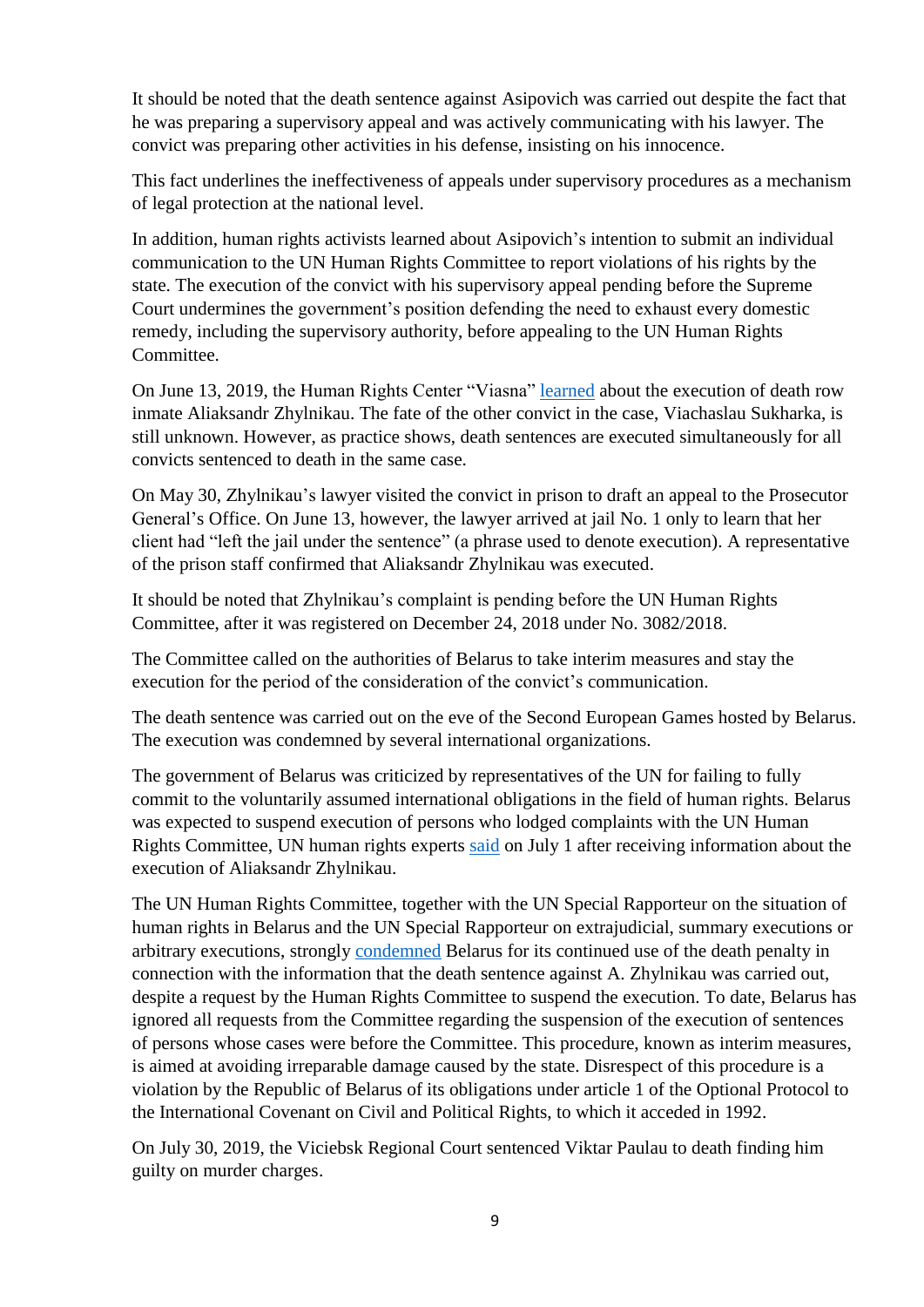On November 12, the Supreme Court [considered](https://dp.spring96.org/en/news/94940) the convict's appeal and left the sentence in place. Thus, the death sentence came into force.

On October 25, the Brest Regional Court delivered a death sentence against Viktar Serhil. It was the third death sentence in 2019.

Thus, as of the end of 2019, two convicts were being held on death row in Minsk's prison No. 1. The death sentence of Viktar Serhil has not yet entered into force as his appeal is pending before the Supreme Court.

Meanwhile, the official Minsk continued to participate in a low-level dialogue to discuss the issues of the death penalty.

In particular, on August 27, Minsk hosted the conference "Public Opinion and the Death Penalty in Belarus", which was organized by the Council of Europe and the working group on the death penalty at the House of Representatives. Despite the fact that during the event head of the MFA's Department for Europe and North America Andrei Bushyla argued that Belarus and the Council of Europe had no "fundamental disagreements about the prospects for capital punishment," the head of the working group on the issue of the death penalty Andrei Navumovich once again voiced the position of the official Minsk on this issue: a moratorium on the death penalty will be only declared when the number of opponents of capital punishment will exceed the number of its supporters.

In an [interview](https://echo.msk.ru/programs/beseda/2559487-echo/) with the chief editor of the Russian radio station "Echo of Moscow" Alexei Venediktov, President Lukashenka said that he did not intend to impose a moratorium on the death penalty in Belarus. He said he "did not have the right to do it, because this decision was taken at a referendum and it's a referendum only that can cancel it." According to Aliaksandr Lukashenka, the death penalty "helps preserve stability and deal with gangsterism as a warning to this scum."

It should be noted that the state-controlled media do not promote public debate on the application of the death penalty. It's the human rights defenders who are trying to influence public opinion on the issue of abolishing the death penalty. The HRC "Viasna" and its initiative "Human Rights Defenders against the Death Penalty in Belarus" continue to campaign for the abolition of capital punishment. In 2019, the campaign's representatives held a series of activities within the annual [week against the death penalty.](https://dp.spring96.org/en/news/94465)

#### **IV. RESTRICTIONS ON FREEDOM OF PEACEFUL ASSEMBLY**

Freedom of peaceful assembly and freedom of expression were arbitrarily restricted and routinely violated in 2019.

Belarusian legislation does not contain the notion of peaceful assembly, nor does it contains any rules on the presumption in favor of the right to peaceful assembly. According to the law on mass events, the process of obtaining permits for public events, including one-person pickets, is still fraught with excessive restrictions. The organizers should sign arrangements and pay for the maintenance of public order, health care and clean up after an event; these agreements do not guarantee permission to hold the event. It is prohibited to hold peaceful gatherings in central squares and parts of the central streets of Minsk. These requirements, restrictions and prohibitions, however, do not apply to the activities arranged by the authorities.

The recent changes in the law, which came into force on January 26, made it possible to conduct static events in permanent locations approved by local authorities. The events should follow the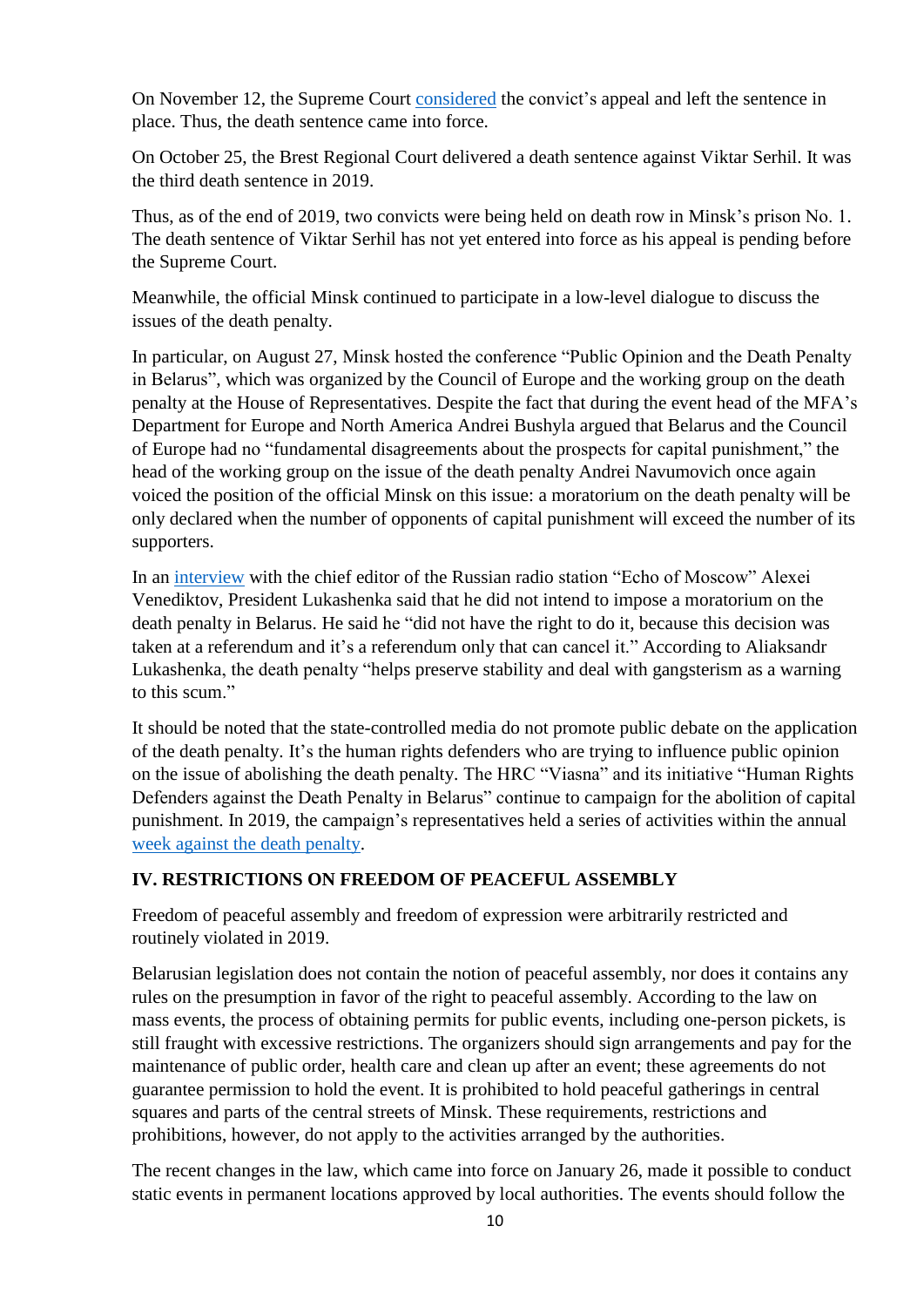notification-based procedure. However, the organizers are subject to excessive requirements related to the organization of the events and should cover the costs of cleaning and healthcare services. As has been noted, the permanent venues for public events are often extremely inconvenient or even absurd, as far as specific activities are concerned.

The costs of public order protection established by the Council of Ministers constitute a serious obstacle to the organization of street events: for example, the involvement of the police in a mass event with the number of participants under 10 people costs 76.5 rubles, from 11 to 100 people  $-637.5$  rubles, from 100 to 1,000  $-3.825$  rubles, more than 1,000 people  $-6.375$  rubles. During public events held in places that are not listed as approved by the authorities, these rates are increased by half.

At the same time, the authorities continued the practice of repression against the organizers and participants of unauthorized peaceful assemblies; every significant increase in street activity was accompanied by the increasing number of arrests, fines and detentions.

The organizers of the annual activities of Freedom Day, March 25, 2019, which represented different parties and movements, as well as civil society activists, were not allowed to arrange activities on many of the key sites in the city of Minsk. City officials banned a rally on March 25 near the Bolshoi Theater of Opera and Ballet. They also prohibited events at the Dynamo stadium, near the Palace of Sports and on Freedom Square.

In the course of the allowed events held on Freedom Day, several people were arrested, particularly on March 24, 2019. Dzmitry Dashkevich was detained after speaking at the rally (he was then fined after two days in custody). Vital Rymasheuski was held without a valid reason. Natallia Harachka was detained but her case of disorderly conduct never reached court after three days of pre-trial detention.

On March 25, in different places of Minsk, according to the HRC "Viasna", more than 15 people were [arrested](https://spring96.org/en/news/92438) by the police. Among them were politicians and activists, as well as famous rock musicians, who were going to play an impromptu concert on a pedestrian street in the city center.

Belarus did not introduce a simplified procedure of holding peaceful assemblies, despite announcing and widely publicizing the reform at a series of negotiating forums and in international organizations. On the contrary, the few types of public events that were earlier allowed by the government are now under threat of extinction, primarily due to the heavy costs charged for the protection of public order during public events. The new victims of violations of the right to peaceful assembly were members of the organizing committee for the celebration of Freedom Day in Minsk's Kyiv Park: the organizers of the event opened a dispute with the police on the quality of services provided and the amount charged, which was significantly increased in comparison with the sum specified in the contract. Although the relevant legislation provides for such situations and allows the resolution of disputes through negotiations and in courts, the organizers were fined for refusing to pay for the police services before any solution to the dispute was found.

On April 22, the applicants of the annual Čarnobyĺski Šliach demonstration received permission from the Minsk city executive committee to demonstrate on April 26 to mark the anniversary of the Chernobyl nuclear accident. However, the city police department charged about 7,500 rubles for their services. The organizing committee issued a statement to express strong disagreement with the amount. As a result, the organizers had to [withdraw](https://spring96.org/en/news/92770) their application citing insufficient funds for the payment of such services.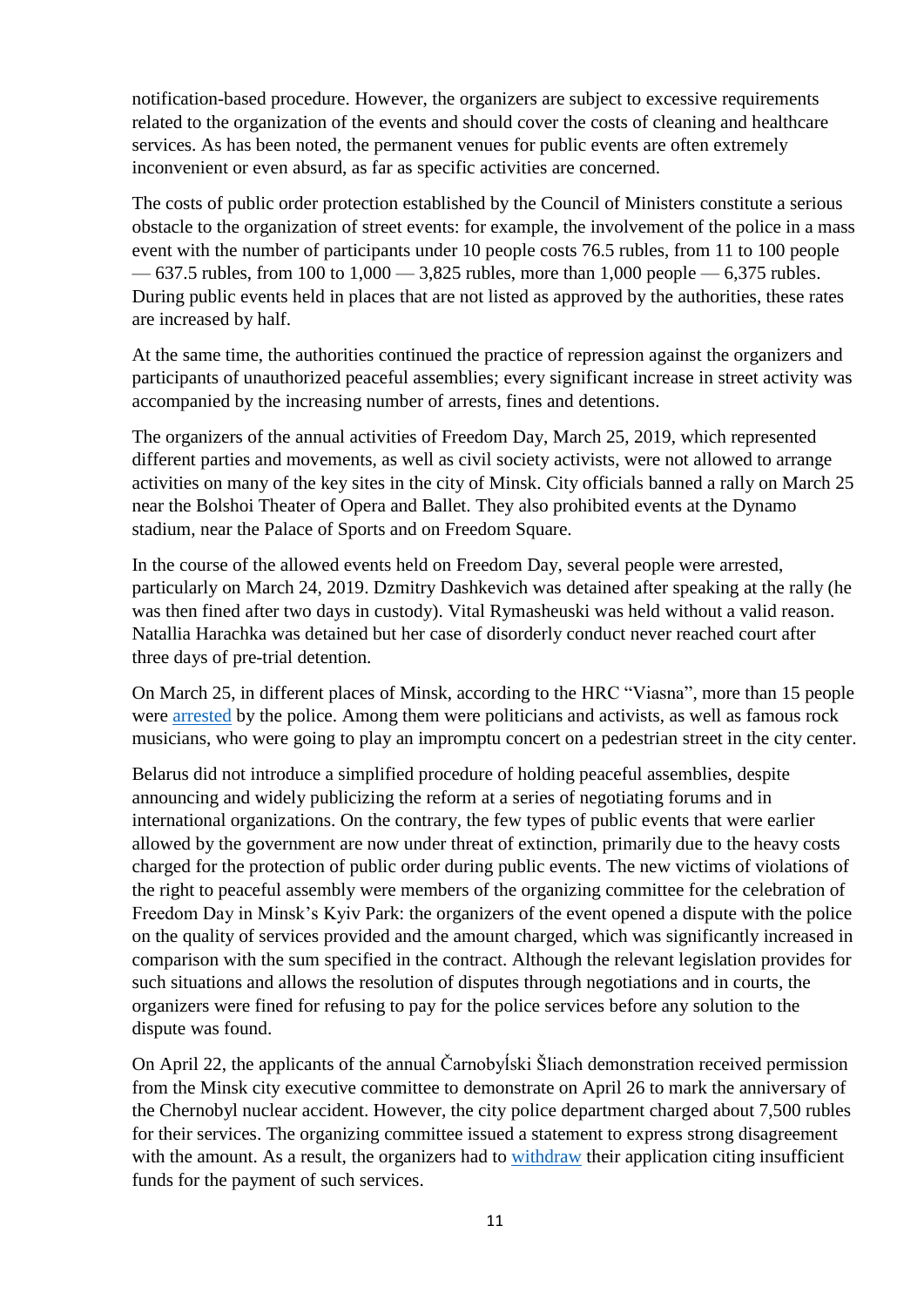The unexpected victims of the new rules of charging for police services were representatives of religious denominations who arrange various kinds of processions within the practice of their religion. Out-of-doors religious events are now covered by the rules of the law on mass events.

The public protests against the construction of the entertainment complex "Poedem Poedim" near the places of mass executions in Kurapaty culminated in April 2019 after the authorities demolished some of the crosses erected by the activists on the border of the memorial. Several activists who tried to intervene were arrested by the police.

The protests against the construction of a car battery factory near Brest, which began in February 2018, brought positive results: in June 2019, the construction was suspended. In 2019 alone, the protests cost the activists more than 16,500 rubles in fines. Many of them also spent several days in pre-trial custody. Several environmental activists were subjected to heavy fines during the parliamentary elections in the fall of 2019.

The increased social and political activity during the parliamentary elections led to the growth of repression in the post-election period. The authorities applied administrative penalties to persecute those who made use of the campaigning opportunities to promote their ideas. In the post-election period, a total of 14 people were convicted in 34 cases: 43,300 rubles of fines were imposed, and 2 persons were subjected to administrative detention.

Against the backdrop of the signing of a road map for the integration of Belarus and Russia, as well as the announced meeting between the Presidents of the two countries, the pro-democratic forces organized protests in defense of the independence and statehood of the Republic of Belarus. The events were held on December 7, 8, 20, and 29 in Minsk and other Belarusian cities.

Repression for the exercise of the right to protest in December 2019 resulted in about 70 convictions, with at least 12 people being sentenced to short prison terms, and more than 56,000 rubles imposed in fines. Some protesters were punished repeatedly.

According to the Human Rights Center "Viasna", in 2019, at least 121 people in 162 cases were convicted under Article 23.34 of the Administrative Code (illegal protesting). In 13 cases, the protesters were sentenced to administrative detention. In addition, 3 people were penalized for the exercise of the right to peaceful assembly and expression under Article 23.4 of the Administrative Code (disobedience to a lawful request of an official), 16 people — under Article 17.1 ("disorderly conduct"; 25 documented cases, most of which were simultaneously qualified under Art. 23.4 of the Administrative Code), two of them were sentenced to short prison terms. 11 persons (in 44 cases) were fined for violating traffic rules.

Thus, at least 151 people in at least 234 documented cases of repression were subjected to administrative penalties for exercising their right to peaceful assembly, freedom of opinion and expression in street protests. Protesters were sentenced to a total of 146,800 rubles in fines. In total, the activists were sentenced to more than 200 days of administrative detention.

According to the Interior Ministry, in 2018, 229 people were prosecuted under Article 23.34 of the Administrative Code. In 2017, 693 court rulings were handed down.

#### **V. VIOLATIONS OF FREEDOM OF EXPRESSION**

Over the past year, the situation with freedom of expression in Belarus did not change significantly, remaining consistently poor.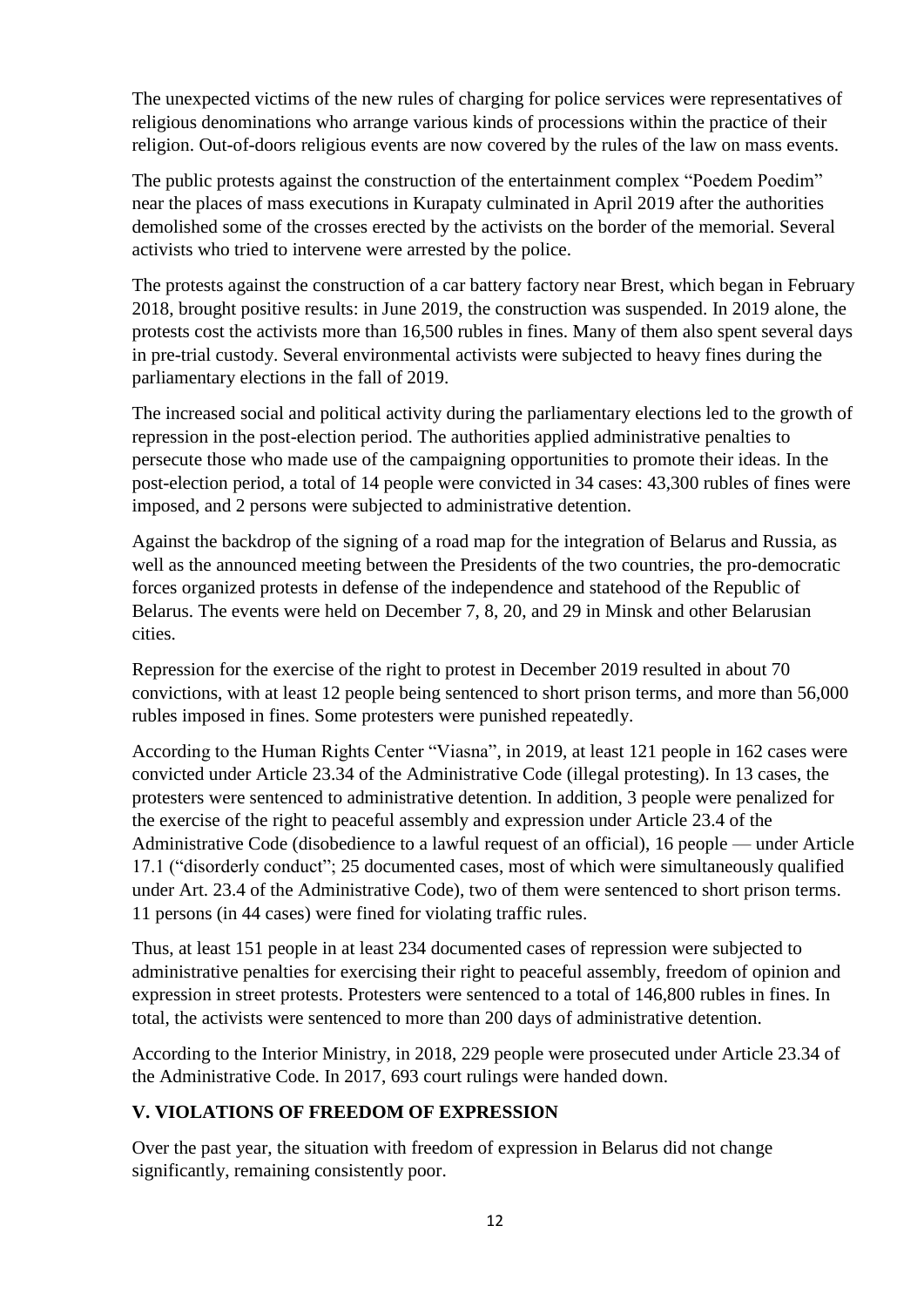The authorities continued to use Article 17.11 of the Administrative Code (distribution, manufacture, storage, and transportation of information products containing calls to extremist activity or promoting such activity). The HRC "Viasna" documented 13 such cases. Article 17.10 (propaganda and/or public demonstration, production and/or spread of Nazi symbols or insignia) was also misused. 2 cases were documented involving attempts to suppress the spread of dissent and alternative political views.

Over the years, numerous publications on a number of websites were added to the nation-wide list of extremist materials. Reprints of any content from these sites, including without signs of extremism, constitute an offense.

There were documented cases of administrative prosecution for the distribution of information products, in which banned symbols (e.g. the swastika) were used in images or publications of anti-fascist nature. Most notable cases include charges over a literary text published in the newspaper nine years ago, a penalty for disliking a post containing Nazi symbols and other abuses by the authorities of their right to restrict freedom of opinion and its dissemination.

Given the difficult situation in the field of freedom of opinion in the region, human rights defenders organized and held an international conference entitled "Human Rights and Countering Extremism". A [joint thematic report](https://spring96.org/files/book/ru/2019_extremism_ru.pdf) of human rights organizations in Belarus was presented at the event.

### **VI. RESTRICTIONS ON FREEDOM OF INFORMATION, HARASSMENT OF JOURNALISTS**

In the past year, Belarus preserved the old practice of repression against independent media, journalists and bloggers.

Representatives of the foreign media who had no accreditation in Belarus, as well as independent journalists whose materials were used by the media, were still harassed by the authorities. According to the Human Rights Center "Viasna", in 2019, there were 45 facts of arbitrary imposition of administrative penalties against 20 journalists and bloggers convicted under Part 2, Art. 22.9 of the Administrative Code; the total size of fines amounted to more than 43,000 rubles.

In Brest, bloggers Siarhei Piatrukhin and Aliaksandr Kabanau were repeatedly detained and fined for the coverage of weekly protests against the construction of an environmentally hazardous car battery factory.

# **VII. TORTURE AND CRUEL, INHUMAN, DEGRADING TREATMENT**

The criminal law of Belarus does not directly criminalize torture and other prohibited forms of treatment; only separate reports of torture and prohibited treatment are properly investigated. The investigation of cases of torture and unlawful treatment is reduced to conducting preliminary inspections; as a rule, persons identified as offenders by the victims of abuse are not suspended for the period of inspections. Lack of public oversight institutions, informed distrust of law enforcement agencies and the courts, and fear of recurrence of prohibited treatment in closed institutions contribute to high latency of brutality. Until now, senior officials of Belarus have not publicly condemned the use of prohibited treatment.

The General Prosecutor's Office refused to re-open the investigation into the death of prison inmate Aleh Bahdanau, despite numerous complaints by his mother, who criticized the quality of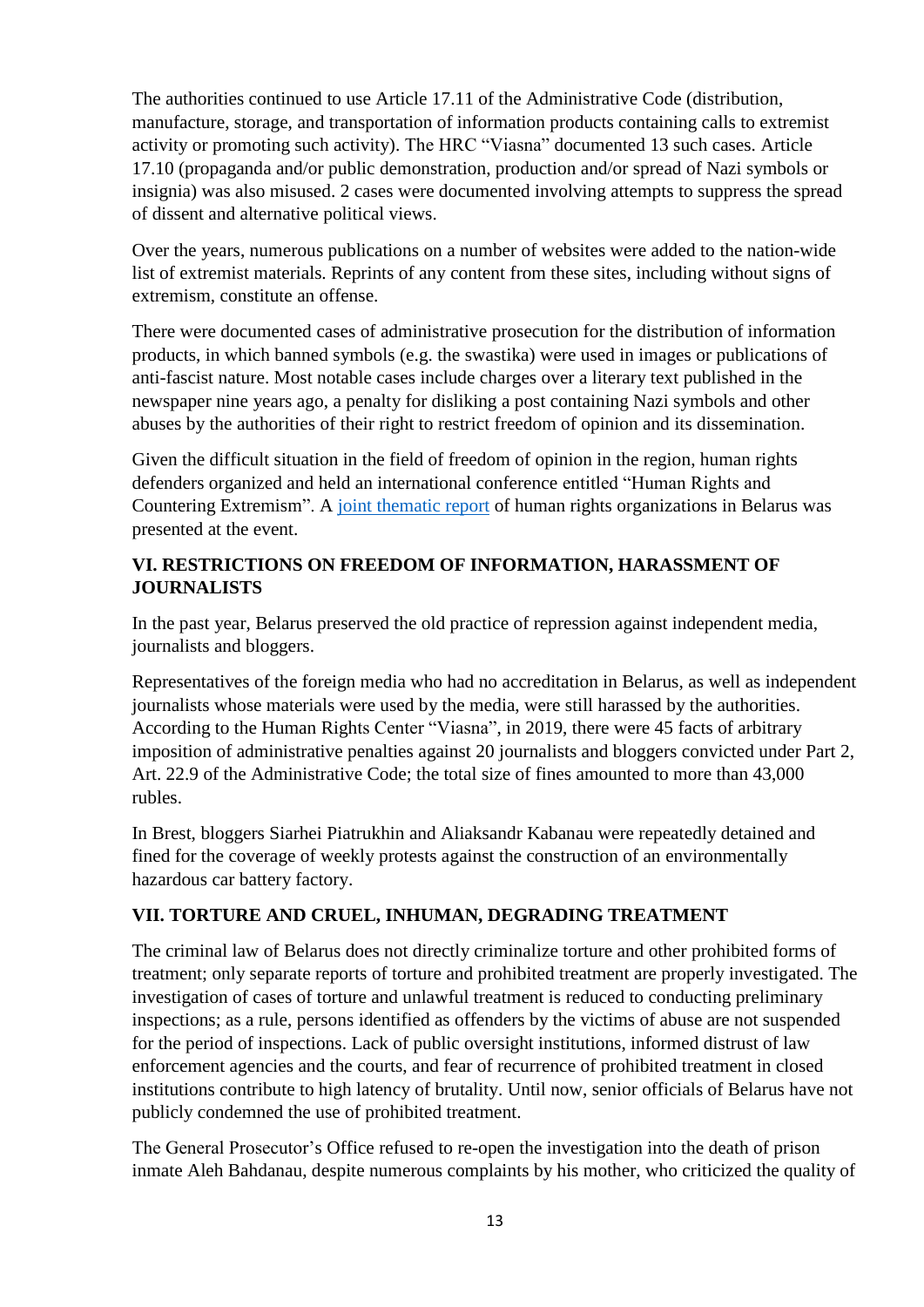the investigation in the case. According the mother and human rights defenders, the death of the prisoner, who had a disability as a result of a heart surgery, was caused by improper health care.

Viasna's project **#BezPravaNaRaspravu** gathered evidence of all sorts of violence on the part of the authorities; complaints were filed to bring the perpetrators to justice.

In particular, the authorities continued to investigate the beating by police officer of actress Sviatlana Sakalova, after an earlier decision to refuse to initiate a criminal case was quashed by the prosecutor's office. However, the prosecutor failed to use his legitimate right to initiate a criminal case.

The court considered a claim to the Treasury of the Republic of Belarus filed by Dzmitry Serada, whose apartment was unlawfully raided by the police in 2016. Despite an earlier court ruling qualifying the actions of the police officers as a violation, none of them has been prosecuted.

# **VIII. VIOLATIONS OF FREEDOM OF ASSOCIATION**

On July 18, 2019, Art. 193-1 of the Criminal Code (illegal organization of activity of a public association, religious organization or foundation or participation in their activities) ceased to exist. At the same time, Art. 23.88 of the Administrative Code was introduced to provide for administrative liability (a fine) for carrying out activities on behalf of unregistered organizations.

Since July, there have been no documented facts of application of the new charges, which however does not rule out the threat of their potential use against members of unregistered organizations in the future.

During 2019, there were no significant changes in the sphere of freedom of association.

As in previous years, registration of independent public associations was extremely burdensome.

In particular, the public association "Dzeja" lost its second attempt to obtain state registration. At the end of January 2019, the Ministry of Justice again refused to register the NGO, failing to justify the decision with permissible restrictions on freedom of association. In reality, the documents for registration only contained a few spelling errors and inaccuracies.

On July 26, the Brest Regional Executive Committee refused to register a public association called "EcoBrest". The grounds for refusal were alleged violations in the documents submitted for registration, which, according to the registering authority, were irreparable. The founders were 12 local activists who aim to promote wide public involvement in addressing environmental issues, including through protection of human rights and freedoms guaranteed by the Constitution and international treaties.

During 2019, work continued on amendments to the laws on political parties and public associations. The work involved representatives of some political parties (including the opposition) and civil society. Despite the new forms of cooperation between the state bodies and civil society representatives, the proposed changes, however, failed to radically change the situation in the field of NGOs' activities in the country. Nor did they eliminate the current selective approach of state bodies to the registration of newly established independent public associations.

#### **IX. DISCRIMINATION**

In Belarus, there is no single framework law on non-discrimination. Meanwhile, despite several provisions on non-discrimination in a number of legal documents, the recent developments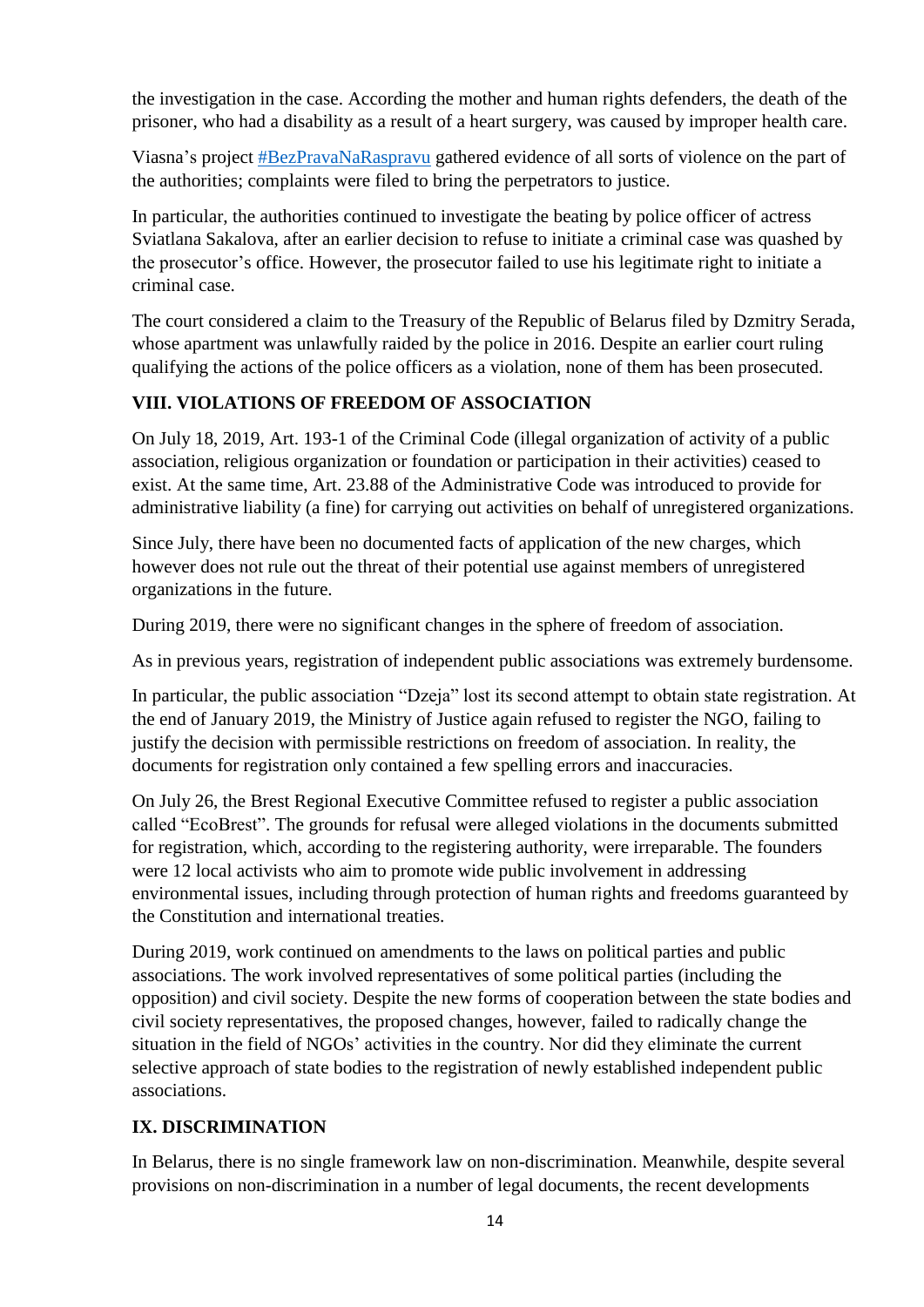suggest that state policy towards minorities is fundamentally flawed. The lack of comprehensive anti-discrimination legislation has been repeatedly underscored by both domestic human rights organizations and international groups, the UN Human Rights Committee, in particular. The country has no real legal mechanisms for the protection of victims of discrimination, resulting in absence of any effective measures for the protection of vulnerable groups.

On May 4, the Ministry of the Interior [issued](https://www.mvd.gov.by/ru/news/5372) a homophobic statement on its website. Like one year before, the officials "marked" the World Day against Homophobia by attacking the British Embassy which displayed a LGBT pride flag on its building. The statement argued that "artificial promotion of the theme of same-sex relationships is destructive, violating moral norms and leading to an increase in sexual offenses against children." Earlier, human rights activists wrote to the Investigative Committee demanding legal response to the homophobic statements by the former Interior Minister Ihar Shunevich (resigned in June 2019).

On May 15, the civil initiative Romaintegration presented a report on the socio-economic situation of the Roma population of Belarus. Civil society activists and human rights defenders highlighted numerous problems faced by the Roma minority, including discrimination in employment and regular ethnic profiling by the police.

An egregious case of violating the rights of ethnic minorities were the events in May 2019 in Mahilioŭ, when dozens Roma people were detained on suspicion of involvement in the kidnapping of a police officer. In most cases, law enforcement officers were violent, used foul language and, without explanation, took the people, mostly men, to the police station. The number of victims of ethnic profiling, according to various sources (with no official data), was about 230 people.

An official representative of the Investigative Committee, however, argued that there were no arrests in the case. Meanwhile, more than 50 people were detained for up to three days. After their release, some detainees reported torture in order to obtain evidence. It was found that the arrests were carried in violation of procedural standards and the detainees were prosecuted under administrative procedures, instead (disorderly conduct). Accordingly, the detainees could not enjoy the guarantees of suspects: the right to defense, right to legal representation of minors, right to know the essence of suspicion, etc.

The police operation took place under the direct control of the Ministry of Interior's top officials (according to available information, deputy minister).

The human rights activists of Viasna's branch in Mahilioŭ complained about the incident to the regional Prosecutor's Office. Chairman of the Human Rights Center "Viasna" Ales Bialiatski also sent a complaint to the Prosecutor General, asking to investigate the arrests.

The Ministry of Internal Affairs rejected the allegations. At the same time, head of the presidential administration Natallia Kachanava publicly apologized for the incident at a meeting with the representatives of Roma families in Mahilioŭ.

Deputy Prosecutor General Aliaksei Stuk raised the issue during a press conference on June 25. In particular, Stuk said that a working group, which was established to assess the actions of the police during the mass detentions of Roma in Mahilioŭ, "dealt with the matter without delay." He claimed that the police had every reason to act tough in respect of the Roma minority. According to the Deputy Prosecutor General, a group of prosecutors found no violations in the actions of the Interior Ministry's employees.